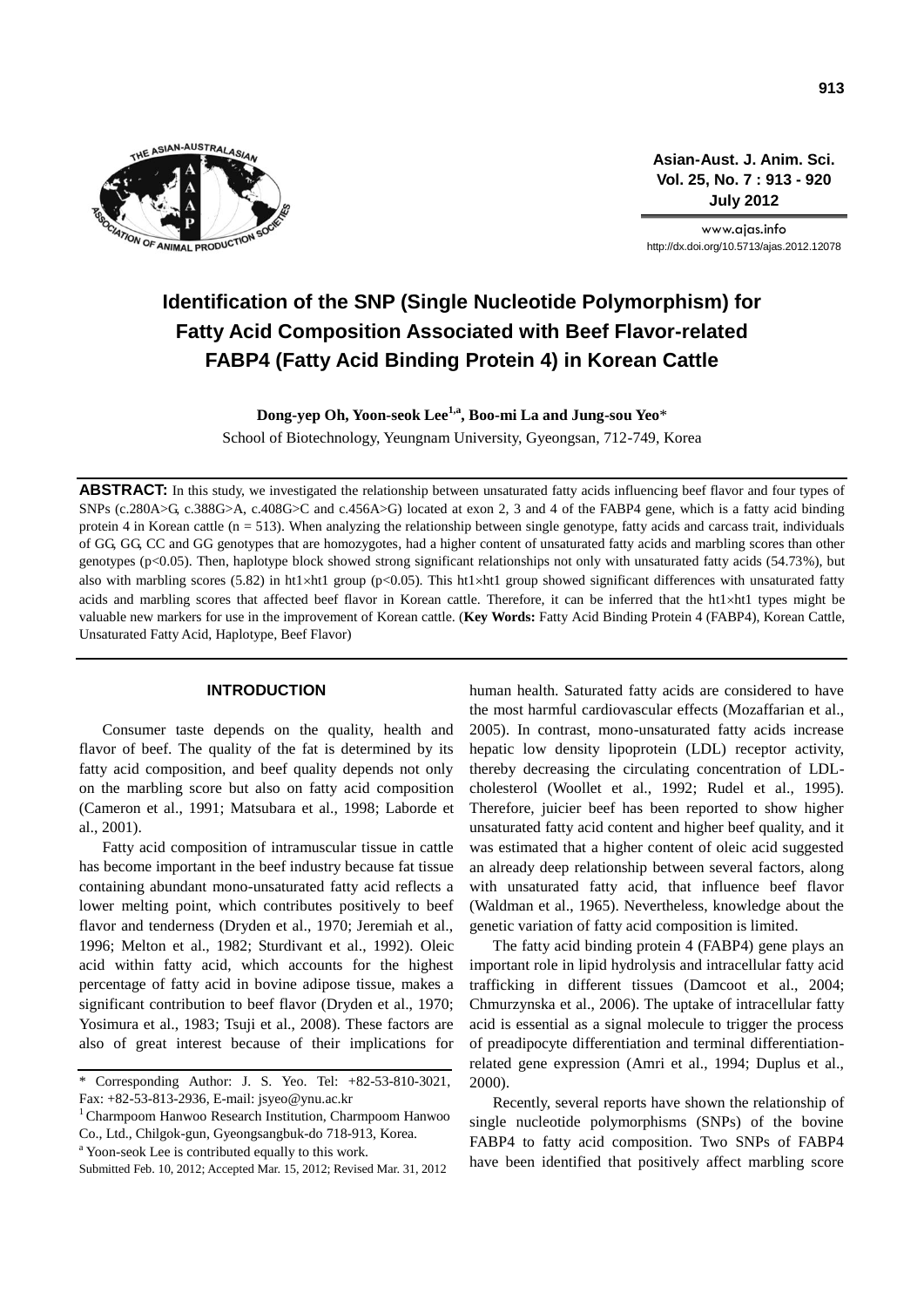and subcutaneous fat depth, and fall into a significant QTL interval for beef marbling associated with BTA 14 (Michal et al., 2006; Pannier et al., 2010). The variation of c.220 A>G (I74V) associated with palmitoleic acid in adipose tissue of beef cattle has been described in crosses between Japanese Black Cattle and Holstein (p<0.05) (Hoashi et al., 2008; Mannen et al., 2011; Narukami et al., 2011). In addition, two SNPs in FABP4, g.2774 G>C (intron1) and g.3631 G>A (exon3) affect carcass weight and marbling score in Korean cattle (Lee et al., 2010). Another study showed associations of carcass weight and back fat thickness with c.220 A>G (I74V) and c.328 G>A (V110M) (p<0.05) (Cho et al., 2007).

FABP4, which is highly associated with oleic acid, is an important factor for beef flavor, and has been considered a valuable factor for use in improvement of beef quality. Therefore, this study was conducted to obtain genetic information on exonic SNPs of FABP4 and their association with unsaturated fatty acids which could make them important factors in higher beef quality and for application of these factors for improvement of beef flavor in Korean cattle.

# **MATERIALS AND METHODS**

#### **Sampling and phenotypic data**

Korean cattle (called Hanwoo in Korea) population ( $n =$ 513) were bred in Gyeungbuk, Korea. Steers in Gyeonbuk province were fed according to the feeding program of each farmer. They were the progeny of 18 sires. The pedigree records of 513 steers were collected by the Charmpoom Hanwoo Research Institution. In general, they were weaned at 6 months of age, castrated at 6 months of age, fed with growth stage feed for 18 months, and given a high concentration diet in the last 6 months. Twenty-four hours after slaughter, carcass weight was measured and the carcass traits were dissected at the last rib and the first lumber vertebra according to the Animal Product Grading System of Korea for measurement of carcass traits. All steers were slaughtered at 941 days of age (mean±SD: 941.36 $\pm$ 71.51), with an average carcass weight of 427.25 kg. Back fat thickness and marbling score were measured or scored in the left carcass cut across the vertebra between the last thoracic vertebra and the first lumbar vertebra. The marbling degree was scored from 1 to 9 with a mean of 5.43 where a larger score meant more abundant intramuscular fat (Table 1).

#### **Fatty acid analysis**

Total lipids were extracted from approximately 500 mg of m. longissimus dorsi muscle with chloroform: methanol (2:1, vol/vol) according to the methods of Folch (Folch et al., 1957). Extracted lipids were then methylated by the method of O'Keefe (O'Keefe et al., 1968) with sodium methylate. The extract was then filtered through filter paper in a water bath  $(40^{\circ}C)$ . The filtrate was mixed with distilled water, from which a layer of methanol and water was removed. Then, following removal of the chloroform and

**Table 1.** Phenotypic mean and standard deviation (SD) of Korean cattle used in the current genetic association analysis

| Trait                      | Description                        | Mean   | <b>SD</b> |
|----------------------------|------------------------------------|--------|-----------|
| Carcass trait              |                                    |        |           |
| $CW$ (kg)                  | Carcass weight                     | 427.25 | 43.28     |
| $BFT$ (cm)                 | <b>Backfat thickness</b>           | 13.22  | 5.13      |
| MS                         | Marbling score                     | 5.43   | 1.93      |
| Fatty acid composition (%) |                                    |        |           |
| C14:0                      | Myristic acid                      | 3.63   | 0.65      |
| C16:0                      | Palmitic acid                      | 25.65  | 1.96      |
| C <sub>18:0</sub>          | Stearic acid                       | 10.48  | 1.39      |
| C14:1                      | Myristoleic acid                   | 1.24   | 0.38      |
| C <sub>16:1</sub>          | Palmitoleic acid                   | 6.61   | 0.97      |
| C18:1                      | Oleic acid                         | 44.3   | 2.66      |
| C18:2n6                    | Linoleic acid                      | 3.02   | 0.76      |
| C18:3n3                    | Linolenic acid                     | 0.35   | 0.2       |
| <b>SFA</b>                 | Saturated fatty acid               | 40.6   | 2.86      |
| MUFA                       | Monounsaturated fatty acid         | 53.5   | 2.96      |
| Fatty acid index           |                                    |        |           |
| $M/S^3$                    | <b>MUFA/SFA</b>                    | 1.32   | 0.16      |
| $I_{C14}$                  | $(C14:1/(C14:0+C14:1)) \times 100$ | 25.37  | 6.37      |
| $I_{C16}$                  | $(C16:1/(C16:0+C16:1)) \times 100$ | 20.5   | 2.81      |
| $I_{C18}$                  | $(C18:1/(C18:0+C18:1)) \times 100$ | 80.86  | 2.43      |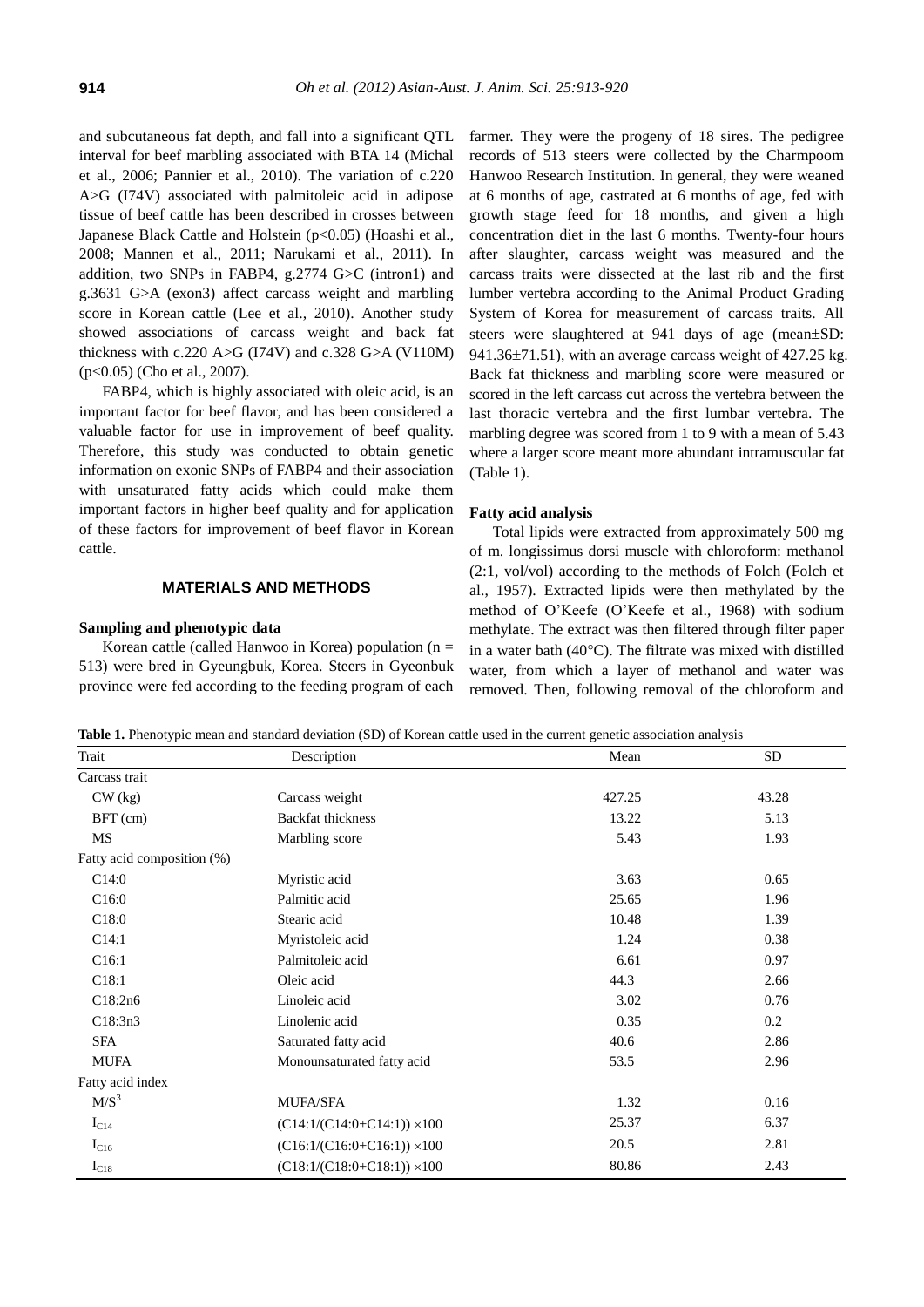lipid layers using nitrogen gas, the sample was treated with BF3-methanol (14%) and then subjected to transmethylation at 65°C. Total composition of fatty acids was analyzed using gas-chromatography (Perkin-Elmer CO., USA). These included myristic acid, palmitic acid, stearic acid, myristoleic acid, palmitoleic acid, oleic acid, linoleic acid, and linolenic acid. The components and their functions were used as phenotypes for genetic association analyses (Table 1).

## **Sequencing of FABP4 and SNP genotyping**

Total genomic DNA was extracted from *m. longissimus dorsi* muscle using the COSMO GENETECH kit (COSMO co, Ltd. Korea). Exonic SNPs in FABP4 were selected based on the nucleotide sequence of the bovine FABP4 in GenBank (Accession no. NM\_174314.2), and genotypes at 9 SNPs were preliminary analyzed. Primers for amplification and extension were designed for single-base extension (Vreeland et al., 2002) using forward, reverse, and extension primer sequences (Table 2).

Reactions of primer extension were performed using the

SNaPshot ddNTP Primer Extension Kit (Applied Biosystems, Foster City, CA, USA). To purify the reactions of primer extension, mixtures containing exonuclase 1 and shrimp alkaline phosphatase were added to the reaction mixtures. Samples were cultured at  $37^{\circ}$ C for 1 h and then inactivated at  $72^{\circ}$ C for 15 min. PCR products were well mixed by addition of Genescan 120 LIZ standard and HiDi formamide (Applied Biosystems, Foster City, CA, USA), followed by denaturation at 95°C for 5 min. Electrophoresis was then performed using an ABI PRISM 3130XL Genetic Analyzer, followed by an assay of electrophoresis products using GeneMapper v.4.0 software (Applied Biosystems, Foster City, CA, USA).

# **Statistical analysis**

For statistical analysis, heterozygosity (H), minor allele frequency (MAF) and haplotype block were tested using Haploviewer v4.2 (Barret et al., 2005). Hardy-Weinberg equilibrium (HWE) in the examined population was tested by comparing expected and observed genotype frequencies using the Chi-square test.

**Table 2.** The information of primer sequence for SNPs of FABP4 (Accession number: NM\_174314.2) gene of BTA 14 in Korean cattle

| <b>SNP</b>      | Exon           |              | Sequences                      | Product size |
|-----------------|----------------|--------------|--------------------------------|--------------|
| c.181T>G        | 2              | $F^1$        | <b>TTGACATTTTTCTTTTCCCAAC</b>  | 200          |
|                 |                | $R^2$        | TGACTTTCCTGTCATCTGGAG          |              |
|                 |                | $\mbox{E}^3$ | <b>CTGGCATGGCCAAACCCACT</b>    |              |
| c.193T > G      | $\overline{c}$ | F            | <b>TTGACATTTTTCTTTTCCCAAC</b>  | 200          |
|                 |                | $\mathbb{R}$ | <b>TGACTTTCCTGTCATCTGGAG</b>   |              |
|                 |                | E            | AACCCACTTTGATCATCAGT           |              |
| c.212C > A      | 2              | F            | <b>TATAGGCGTGGGCTTTGCTA</b>    | 202          |
|                 |                | $\mathbb{R}$ | <b>GCTCCAGTTCTTTATTTCTCACC</b> |              |
|                 |                | E            | <b>TTTGAATGGGGGTGTGGTCA</b>    |              |
| c.280A $\geq$ G | 2              | $\mathbf{F}$ | GGGGTGTGGTCACCATTAAA           | 178          |
|                 |                | R            | TGGTTTGCTATAGGCAGCAG           |              |
|                 |                | E            | TGGGCCAGGAATTTGATGAA           |              |
| c.352T>G        | 3              | F            | CAAGGGCGATTGTCTATTTCTC         | 208          |
|                 |                | $\mathbb{R}$ | <b>ATTATCCCCACAGAGCATCG</b>    |              |
|                 |                | E            | <b>CTCTGGTACAAGTACAAAAC</b>    |              |
| c.364T $>$ C    | 3              | F            | TTATGGGATGACCTAGCACTAAAA       | 201          |
|                 |                | $\mathbf{R}$ | <b>TTTTTCCCTCCATCATTGTAATC</b> |              |
|                 |                | E            | <b>TACAAAACTGGGATGGAAAA</b>    |              |
| c.388 $G>A$     | 3              | $\mathbf F$  | <b>ATTATCCCCACAGAGCATCG</b>    | 219          |
|                 |                | $\mathbb{R}$ | <b>TTTTCATTCTACAAGGGCGATT</b>  |              |
|                 |                | E            | CCACCATAAAGAGAAAACTC           |              |
| c.408G $\geq$ C | 3              | F            | CATCGTAAACTTAGATGAAGGTGCT      | 200          |
|                 |                | $\mathbf{R}$ | CATTCTACAAGGGCGATTGTCT         |              |
|                 |                | E            | <b>GTGGATGATAAGATGGTGCT</b>    |              |
| c.456A > G      | $\overline{4}$ | F            | <b>TTCCTGCTCAACATTGAAGG</b>    | 190          |
|                 |                | $\mathbb{R}$ | <b>GTCATGGAGTTCGATGCAAA</b>    |              |
|                 |                | E            | AACAGAGTTTATGAGAGAGC           |              |

<sup>1</sup> Forward sequence. <sup>2</sup> Reverse sequence. <sup>3</sup> Extension sequence.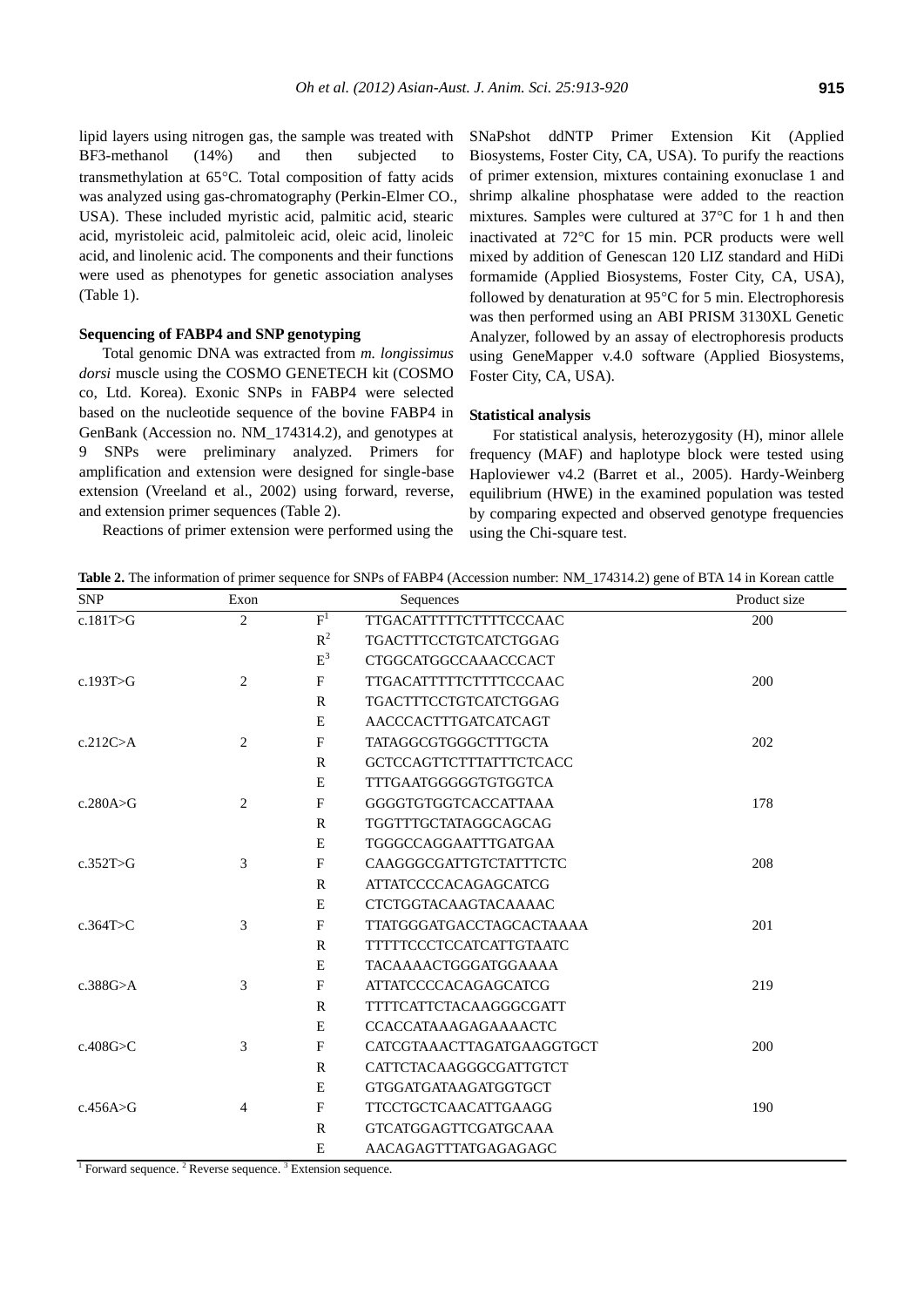|                 |                |                   | Genotype  |           |          |      | MAF <sup>2</sup> | HWE <sup>3</sup> |
|-----------------|----------------|-------------------|-----------|-----------|----------|------|------------------|------------------|
| <b>SNP</b>      | Exon           | AA change         |           | $H^1$     |          |      |                  |                  |
| c.181 $T>G$     | $\overline{c}$ | L <sub>41</sub> V | <b>TT</b> | <b>TG</b> | GG       | 0.00 | 0.00             |                  |
|                 |                |                   | 1.000(44) | 0.000(0)  | 0.000(0) |      |                  |                  |
| c.193 $T>G$     | 2              | L <sub>45</sub> V | <b>TT</b> | <b>TG</b> | GG       | 0.00 | 0.00             |                  |
|                 |                |                   | 1.000(44) | 0.000(0)  | 0.000(0) |      |                  |                  |
| c.212C>A        | $\overline{c}$ | <b>T51N</b>       | CC        | CA        | AA       | 0.00 | 0.00             |                  |
|                 |                |                   | 1.000(44) | 0.000(0)  | 0.000(0) |      |                  |                  |
| c.280A $\geq$ G | $\overline{2}$ | I74V              | AA        | AG        | GG       | 0.48 | 0.41             | 0.429            |
|                 |                |                   | 0.386(17) | 0.409(18) | 0.205(9) |      |                  |                  |
| c.352T>G        | 3              | <b>W98G</b>       | <b>TT</b> | TG        | GG       | 0.00 | 0.00             |                  |
|                 |                |                   | 1.000(44) | 0.000(0)  | 0.000(0) |      |                  |                  |
| c.364T>C        | 3              | S102P             | <b>TT</b> | TC        | CC       | 0.00 | 0.00             |                  |
|                 |                |                   | 1.000(44) | 0.000(0)  | 0.000(0) |      |                  |                  |
| c.388 $G>A$     | 3              | V110M             | GG        | GA        | AA       | 0.36 | 0.28             | 0.681            |
|                 |                |                   | 0.591(26) | 0.341(15) | 0.068(3) |      |                  |                  |
| c.408G>C        | 3              | L116L             | GG        | GC        | CC       | 0.47 | 0.44             | 0.808            |
|                 |                |                   | 0.363(16) | 0.477(21) | 0.160(8) |      |                  |                  |
| c.456A $>$ G    | $\overline{4}$ | A132A             | AA        | AG        | GG       | 0.48 | 0.41             | 0.429            |
|                 |                |                   | 0.386(17) | 0.409(18) | 0.205(9) |      |                  |                  |

**Table 3.** Genotype frequency distribution of exonic variants in FABP4 (Accession number: NM\_174314.2) in Korean cattle

<sup>1</sup> Heterozygosity. <sup>2</sup> Minor allele frequency.  $3$  p-value for testing Hardy-Weinberg equilibrium.

Associations between individual SNPs and carcass traits and fatty acid composition in the 513 animals were analyzed by mixed ANCOVA (analysis of covariance) linear model using SPSS v19.0 software (SPSS Inc., Chicago, IL, USA). The following model was used:  $Y_{ijk}$  =  $\mu + S_i + P_j + G_k + \beta \times age + e_{ijk}$  in which Y<sub>ijk</sub> is the phenotypic observations of traits,  $\mu$  is the overall mean of each trait,  $S_i$ is the random effect of sire,  $P_j$  is the fixed effect of the place at the calving (14 classes),  $G_k$  is fixed effect of the SNP genotypes,  $\beta$  is a regression coefficient, age is a covariate for age in days at slaughter, and  $e_{ijk}$  is a random residual. Significant differences among mean values of different genotypes were calculated using Duncan's multiple range test and determined by  $p<0.05$ .

This genetic association model was applied to haplotype analysis as well as individual SNP analysis by replacing genotype effect with haplotype effect. For haplotype analysis, pairwise linkage  $(r^2)$  was estimated, and linkage disequilibrium blocks were identified by the 4-gamete rule using Haploviewer v4.2 (Wang et al., 2002). Also, phase probabilities for each site were calculated for each individual using this software (PHASE) (input option: ignoring families). Using this software, phase probabilities of all polymorphic sites for haplotypes were calculated for each individual.

#### **RESULTS**

Nine candidate SNPs of exons in FABP4 were

statistically analyzed to determine the genotypic and allelic frequencies, heterozygote, MAF (minor allele frequency) and HWE (Hardy-Weinberg equilibrium), shown in Table 3.

Table 3 shows five monomorphic loci in Korean cattle were excluded in the following genetic association analysis. MAF for the other loci ranged from 0.28 to 0.44, and their genotypes did not deviate from the Hardy-Weinberg equilibrium (p>0.05, Table 3). A total of four selected SNPs were associated with a variety of fatty acid composition and carcass traits ( $p$ <0.05, Table 4). First, comparison between these results for carcass weight and the final selected four SNPs did not affect Korean cattle. However, for back fat thickness, GG genotypes were the lowest at 11.91 in c.280A>G SNP ( $p<0.04$ ), for marbling score, c.388G>A SNPs were the highest at 5.66 in GG genotypes, and there were statistically significant differences  $(p<0.004)$ . Then, for palmitic acid which has a high proportion of saturated fatty acids, c.408G>C SNP was the highest at 25.61, 25.79 in GG, GC genotypes  $(p<0.02)$  and the content of SFA had a similar tendency at 40.75, 40.77 and 40.75 in AG, GC and AG genotypes  $(p<0.05)$ .

On the other hand, there was a statistically significant difference in unsaturated fatty acids, oleic acid and MUFA, because they were the highest at 45.08 and 54.43 in GG genotype of c.280A>G SNP ( $p$ <0.05) and 44.56 and 53.84 in GG genotype of c.388G>A SNP ( $p$ <0.05). Also, they had higher contents of oleic acid and MUFA than individuals of other genotypes, since their composition in the CC genotype of c.408G>C SNP, GG genotype of c.456A>G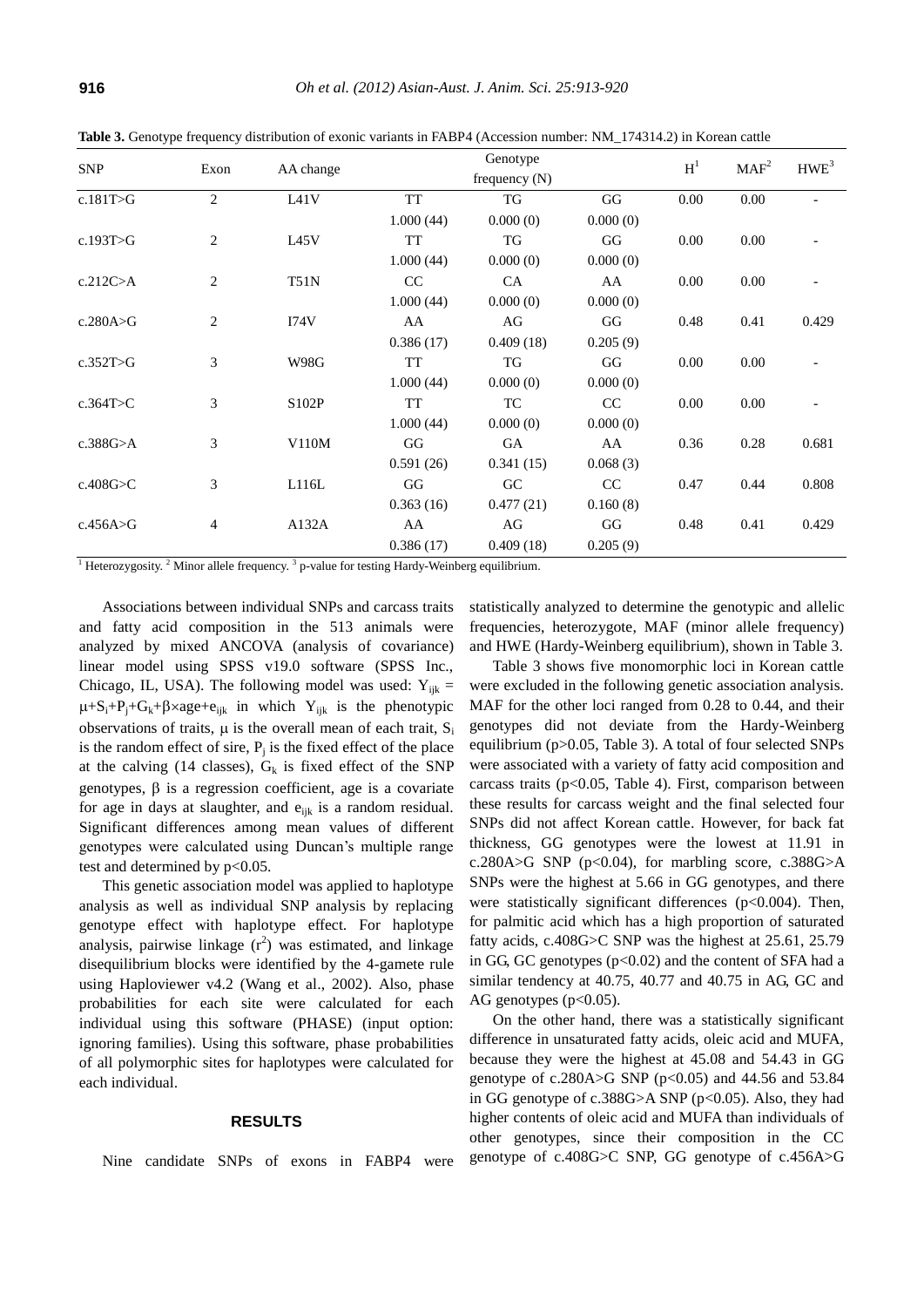| 1uı              |                                |                               |                               |       |                               |                       |                               |       |                               |                               |                               |            |                               |                               |                               |       |
|------------------|--------------------------------|-------------------------------|-------------------------------|-------|-------------------------------|-----------------------|-------------------------------|-------|-------------------------------|-------------------------------|-------------------------------|------------|-------------------------------|-------------------------------|-------------------------------|-------|
| <b>SNP</b>       | c.280A > G                     |                               |                               |       | c.388G > A                    |                       |                               |       | c.408G>C                      |                               |                               | c.456A > G |                               |                               |                               |       |
| Genotype         | AA                             | AG                            | GG                            | $p-$  | GG                            | GA                    | AA                            | $D -$ | GG                            | GC                            | CC                            |            | AA                            | AG <sub>i</sub>               | GG                            | p-    |
| N                | 155                            | 277                           | 81                            | value | 286                           | 209                   | 18                            | value | 178                           | 294                           | 41                            | p-value    | 155                           | 277                           | 81                            | value |
| Carcass trait    |                                |                               |                               |       |                               |                       |                               |       |                               |                               |                               |            |                               |                               |                               |       |
| $CW$ (kg)        | 430.81±3.44                    | 425.48±2.61                   | 426.48±4.87                   | 0.465 | 431.05±2.61                   | 423.25+2.90           | 413.17±9.19                   | 0.052 | 428.65+3.09                   | 425.44+2.61                   | 434.10+6.27                   | 0.423      | $429.23 \pm 3.38$             | $425.48 \pm 2.60$             | 429.49+5.06                   | 0.605 |
| $BFT$ (cm)       | $13.61 \pm 0.42$ <sup>b</sup>  | $13.38 \pm 0.31$ <sup>b</sup> | $11.91 \pm 0.45$ <sup>a</sup> | 0.040 | $12.97 \pm 0.28$              | $13.67 \pm 0.38$      | $12.06 \pm 1.14$              | 0.202 | $13.20 \pm 0.40$              | 13.29±0.29                    | 12.78±0.65                    | 0.835      | 13.08±0.42                    | $13.38 \pm 0.31$              | $12.93 \pm 0.49$              | 0.719 |
| MS               | $5.43 \pm 0.15$                | $5.32{\pm}0.12$               | $5.78 \pm 0.21$               | 0.181 | $5.66 \pm 0.11$               | $5.17 \pm 0.13^{ab}$  | $4.67 \pm 0.41$ <sup>a</sup>  | 0.004 | $5.36 \pm 0.14$               | $5.34 \pm 0.11$               | $5.93 \pm 0.30$               | 0.182      | $5.47 \pm 0.15$               | $5.32 \pm 0.12$               | $5.69 \pm 0.21$               | 0.309 |
|                  | Fatty acid composition (%)     |                               |                               |       |                               |                       |                               |       |                               |                               |                               |            |                               |                               |                               |       |
| C14:0            | $3.67 \pm 0.05$                | $3.66{\pm}0.04$               | $3.52{\pm}0.06$               | 0.193 | $3.63 \pm 0.04$               | $3.64 \pm 0.04$       | $3.80{\pm}0.16$               | 0.572 | $3.64 \pm 0.05$               | $3.65 \pm 0.04$               | $3.47{\pm}0.09$               | 0.226      | $3.67{\pm}0.05$               | $3.66{\pm}0.04$               | $3.50 \pm 0.07$               | 0.130 |
| C16:0            | $25.75 \pm 0.15$               | $25.66\pm0.11$                | 25.42±0.23                    | 0.496 | 25.59±0.12                    | $25.65 \pm 0.13$      | $26.58 \pm 0.51$              | 0.119 | $25.61 \pm 0.15^b$            | $25.79 \pm 0.11^b$            | 24.88±0.27                    | 0.020      | 25.75±0.15                    | $25.66\pm0.12$                | 25.42±0.23                    | 0.478 |
| C18:0            | $10.40{\pm}0.10$               | 10.59±0.08                    | $10.26 \pm 0.15$              | 0.125 | $10.40{\pm}0.08$              | $10.57 \pm 0.09$      | $10.73 \pm 0.35$              | 0.329 | $10.43{\pm}0.10$              | $10.55 \pm 0.08$              | $10.21 \pm 0.18$              | 0.277      | $10.37{\pm}0.10$              | 10.59±0.08                    | $10.32{\pm}0.15$              | 0.159 |
| C14:1            | $1.24 \pm 0.03$                | $1.22{\pm}0.02$               | $1.31 \pm 0.04$               | 0.234 | $1.24 \pm 0.02$               | $1.25 \pm 0.03$       | $1.15 \pm 0.09$               | 0.587 | $1.24 \pm 0.03$               | $1.24 \pm 0.02$               | $1.28 \pm 0.06$               | 0.801      | $1.25 \pm 0.03$               | $1.22 \pm 0.02$               | $1.29 \pm 0.04$               | 0.373 |
| C16:1            | $6.69{\pm}0.07$                | $6.54{\pm}0.06$               | $6.70{\pm}0.11$               | 0.216 | $6.65 \pm 0.06$               | $6.56{\pm}0.06$       | $6.49{\pm}0.29$               | 0.554 | $6.65 \pm 0.07$               | $6.58{\pm}0.06$               | $6.60{\pm}0.12$               | 0.811      | $6.70{\pm}0.08$               | $6.54{\pm}0.06$               | $6.67{\pm}0.11$               | 0.213 |
| C18:1            | $44.16 \pm 0.20$ <sup>a</sup>  | $44.15 \pm 0.16$ <sup>a</sup> | $45.08 \pm 0.30$ <sup>b</sup> | 0.016 | $44.56\pm0.16$ <sup>b</sup>   | $44.04 \pm 0.17^{ab}$ | $43.16 \pm 0.51$ <sup>*</sup> | 0.019 | $44.31 \pm 0.19$ <sup>a</sup> | $44.09 \pm 0.15$ <sup>a</sup> | $45.71{\pm}0.38^b$            | 0.001      | $44.16\pm0.20$ <sup>a</sup>   | $44.15 \pm 0.16^{\circ}$      | $45.06 \pm 0.30^{\circ}$      | 0.020 |
| C18:2n6          | $3.08 \pm 0.06$ <sup>b</sup>   | $3.06 \pm 0.04^b$             | $2.78 \pm 0.08$ <sup>2</sup>  | 0.009 | $2.94 \pm 0.05$               | $3.13 \pm 0.05$       | $3.02{\pm}0.22$               | 0.053 | $3.06 \pm 0.06^{\circ}$       | $3.05 \pm 0.04$ <sup>b</sup>  | $2.65 \pm 0.11$ <sup>a</sup>  | 0.005      | $3.07 \pm 0.06$ <sup>b</sup>  | $3.06 \pm 0.04$               | $2.81 \pm 0.08$ <sup>a</sup>  | 0.021 |
| C18:3n3          | $0.36 \pm 0.01$                | $0.34{\pm}0.01$               | $0.38{\pm}0.02$               | 0.276 | $0.36 \pm 0.01$               | $0.34{\pm}0.01$       | $0.33{\pm}0.04$               | 0.666 | $0.36{\pm}0.01$               | $0.34{\pm}0.01$               | $0.38{\pm}0.03$               | 0.337      | $0.36 \pm 0.01$               | $0.34{\pm}0.01$               | $0.38 + 0.02$                 | 0.247 |
| <b>SFA</b>       | $40.65 \pm 0.22$ <sup>ab</sup> | $40.75 \pm 0.17$ <sup>b</sup> | $40.02{\pm}0.32^{\circ}$      | 0.038 | $40.42{\pm}0.17$              | $40.76 \pm 0.19$      | 41.59±0.63                    | 0.137 | $40.56 \pm 0.21$ <sup>b</sup> | $40.77 \pm 0.16^{\circ}$      | $39.62 \pm 0.41$ <sup>a</sup> | 0.047      | $40.65 \pm 0.22^{ab}$         | $40.75 \pm 0.17$ <sup>b</sup> | $40.02 \pm 0.32$ <sup>a</sup> | 0.038 |
| <b>MUFA</b>      | $53.49 \pm 0.22$ <sup>a</sup>  | $53.24 \pm 0.18$ <sup>a</sup> | $54.43{\pm}0.33^b$            | 0.006 | $53.84 \pm 0.17$ <sup>b</sup> | $53.16\pm0.19^{ab}$   | $52.21 \pm 0.65$ <sup>a</sup> | 0.007 | 53.58±0.22 <sup>a</sup>       | 53.28±0.17 <sup>a</sup>       | $54.74 \pm 0.39$ <sup>b</sup> | 0.012      | $53.51 \pm 0.23$ <sup>a</sup> | 53.24±0.17 <sup>a</sup>       | 54.40±0.33 <sup>b</sup>       | 0.008 |
| Fatty acid index |                                |                               |                               |       |                               |                       |                               |       |                               |                               |                               |            |                               |                               |                               |       |
| $M/S^3$          | $1.33 \pm 0.01$                | $1.32{\pm}0.01$               | $1.37+0.01$ <sup>t</sup>      | 0.024 | $1.34 \pm 0.01$ <sup>b</sup>  | $1.31 + 0.01^{2b}$    | $1.26 + 0.03a$                | 0.030 | $1.33 \pm 0.01^*$             | $1.32 \pm 0.01$ <sup>*</sup>  | $1.39 + 0.02^b$ 0.020         |            | $1.33 \pm 0.01$ <sup>*</sup>  | $1.32 \pm 0.01^{\circ}$       | $1.37 \pm 0.02^b$             | 0.026 |
| $I_{C14}$        | $25.31 \pm 0.50$               | 24.92±0.37                    | 27.03±0.76                    | 0.232 | 25.52±0.38                    | $25.37 \pm 0.43$      | 23.02±1.39                    | 0.272 | 25.32±0.45                    | $25.21 \pm 0.38$              | 26.77±0.90                    | 0.337      | 25.39±0.50                    | 24.92±0.37                    | 26.88±0.76                    | 0.056 |
| $I_{C16}$        | $20.63 \pm 0.21$               | $20.32 \pm 0.17$              | 20.87±0.35                    | 0.229 | $20.65 \pm 0.16$              | $20.38 \pm 0.19$      | 19.55±0.66                    | 0.200 | $20.62 \pm 0.20$              | $20.35 \pm 0.16$              | $21.01 \pm 0.37$              | 0.289      | 20.66±0.22                    | $20.32 \pm 0.17$              | 20.83±0.34                    | 0.253 |
| $I_{C18}$        | $80.92 \pm 0.19$ <sup>*</sup>  | $80.65 \pm 0.15$ <sup>a</sup> | $81.45 \pm 0.25$ <sup>t</sup> | 0.030 | $81.05 \pm 0.14$              | $80.65 \pm 0.17$      | $80.09 \pm 0.62$              | 0.073 | 80.93±0.17                    | 80.69±0.14                    | $81.74 \pm 0.28$              | 0.078      | 80.97±0.18                    | $80.65 \pm 0.15$              | 81.36±0.26                    | 0.055 |

**Table 4.** Genotypic effects of exonic variants in FABP4 (Accession number: NM\_174314.2) on fatty acid composition of intramuscular fat

Means with different superscripts in the same row within each SNP indicate statistical difference with  $p<0.05$ .

SFA Saturated fatty acid, MUFA Mono unsaturated fatty acid, M/S Mono unsaturated fatty acid/Saturated fatty acid, I<sub>C14</sub> (C14:1/(C14:0 +C14:1)) $\times$ 100,  $I_{C16}$  (C16:1/(C16:0+C16:1))×100,  $I_{C18}$  (C18:1/(C18:0+C18:1))×100, CW carcass weight, BFT backfat thickness, MS marbling score from 1 to 9 indicating that a larger score means more abundant intramuscular fat.

SNP were 45.71, 54.74 and 45.06, 54.40, respectively 6) as shown in the single locus analysis.  $(p<0.05)$ .

Four polymorphic SNPs located in exons showed a significant difference in content of unsaturated fatty acids by analysis of linkage disequilibrium. Thus, the haplotype block was prepared and the results are shown in Table 5 and Figure 1.

Haplotype block included c.280A>G in exon 2 and c.388G>A, c.408G>C in exon 3, and c.456A>G in exon 4. Haplotypic associations of block were found with fatty acid compositions ( $p<0.05$ , Table 6). The haplotypes were further associated with marbling score ( $p$ <0.038), but not with carcass weight and back fat thickness (p>0.05, Table

**Table 5.** Haplotype frequency distribution of exonic variants by linkage disequilibrium (LD) block of FABP4 in Korean cattle

| <b>Block</b> |   |   |   |   | c.280A>G c.388G>A c.408G>C c.456A>G Frequency |
|--------------|---|---|---|---|-----------------------------------------------|
| ht 1         | G | G | C | G | 0.351646                                      |
| ht2          | A | G | G | A | 0.328343                                      |
| ht3          | A | A | G | A | 0.227501                                      |
|              | G | G | G | G | 0.061786                                      |
| Except       | G | G | G | A | 0.006100                                      |
|              | А | G | C | G | 0.005441                                      |
|              | A | G | G | G | 0.004699                                      |
|              | G | A | G | A | 0.003970                                      |
|              | G | A | C | G | 0.003161                                      |
|              | А | А | C | A | 0.002993                                      |
|              | A | G | C | A | 0.002945                                      |
|              | G | А | G | G | 0.000939                                      |

# **DISCUSSION**

In this study, we investigated the association between exonic SNPs of FABP4, fatty acid and carcass traits in Korean cattle. Table 4 shows that the selected four SNPs had significant association with oleic acid and MUFA among the fatty acids. In particular, c.280A>G SNP had an association with back fat thickness, and in case of c.388G>A SNP, with marbling score. Also, it has been



**Figure 1.** Pairwise linkage estimates between exonic SNPs in FABP4 gene.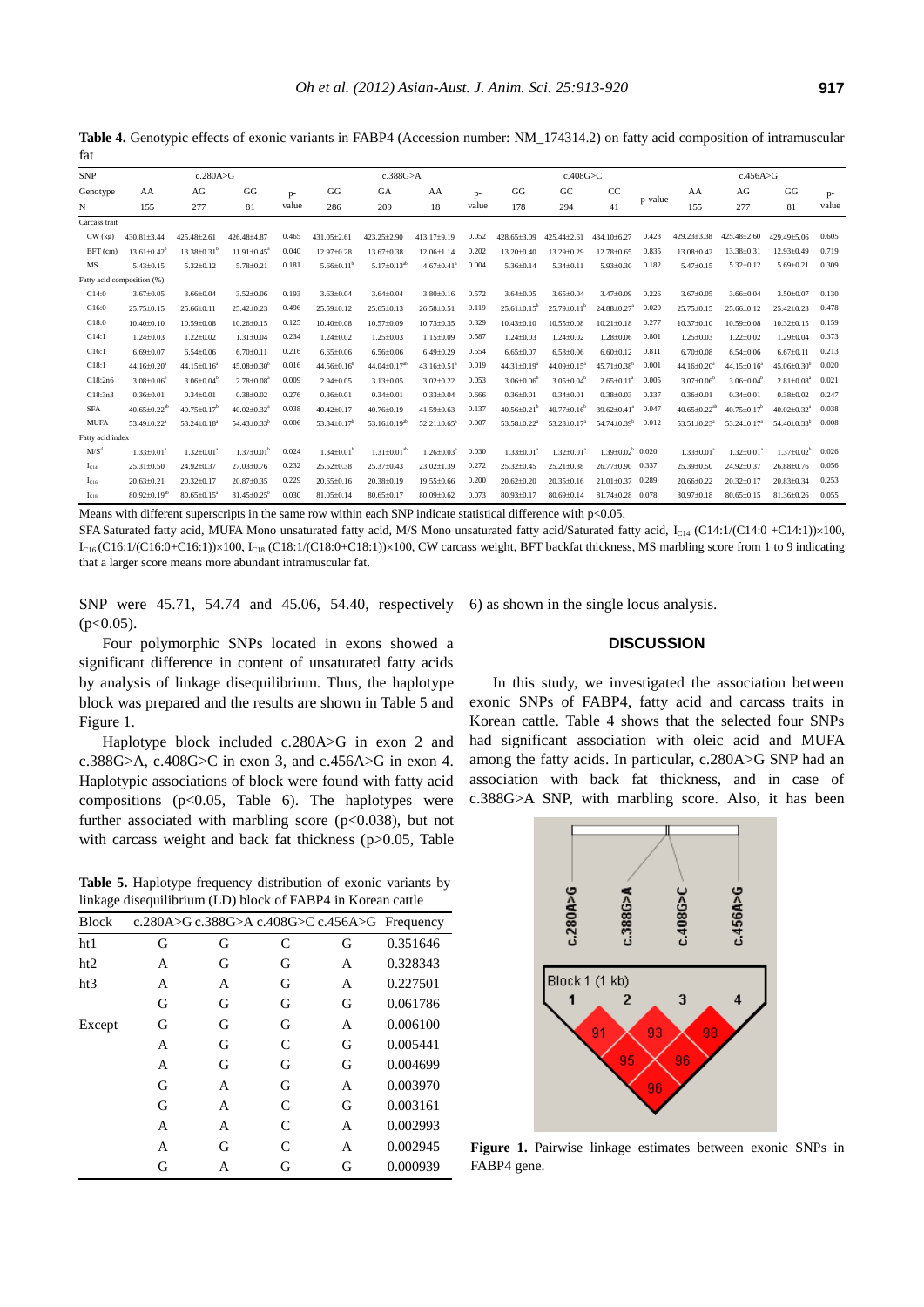|                            | LD Block                      |                                |                                |                                |                                |                                  |         |  |  |
|----------------------------|-------------------------------|--------------------------------|--------------------------------|--------------------------------|--------------------------------|----------------------------------|---------|--|--|
| Trait                      | ht1×ht1                       | $ht1 \times ht2$               | $ht1 \times ht3$               | $ht2\times ht2$                | $ht2\times ht3$                | ht3×ht3                          | p-value |  |  |
|                            | $(N = 38)$                    | $(N = 136)$                    | $(N = 151)$                    | $(N = 56)$                     | $(N = 87)$                     | $(N = 31)$                       |         |  |  |
| Carcass trait              |                               |                                |                                |                                |                                |                                  |         |  |  |
| $CW$ (kg)                  | 431.63±6.55                   | 430.62±3.74                    | 419.54±3.62                    | 435.95±6.14                    | 428.64±4.03                    | 419.19±7.31                      | 0.089   |  |  |
| BFT (cm)                   | $12.39 \pm 0.65$              | 13.17±0.42                     | $13.11 \pm 0.42$               | 13.20±0.71                     | $13.44 \pm 0.53$               | $13.77 \pm 1.11$                 | 0.899   |  |  |
| <b>MS</b>                  | $5.82 \pm 0.31^b$             | $5.51 \pm 0.17^{ab}$           | $5.18 \pm 0.15^{ab}$           | $5.80 \pm 0.24^b$              | 5.49 $\pm$ 0.21 <sup>ab</sup>  | $4.68 \pm 0.29^a$                | 0.038   |  |  |
| Fatty acid composition (%) |                               |                                |                                |                                |                                |                                  |         |  |  |
| C14:0                      | $3.46 \pm 0.09^a$             | $3.77 \pm 0.05^b$              | $3.56 \pm 0.05^{ab}$           | $3.46 \pm 0.07^{\text{a}}$     | $3.72 \pm 0.07^b$              | $3.78 \pm 0.10^b$                | 0.004   |  |  |
| C16:0                      | $24.84 \pm 0.29^a$            | $25.90 \pm 0.15^b$             | $25.67 \pm 0.16^{ab}$          | 25.22±0.28 <sup>ab</sup>       | $25.73 \pm 0.20$ <sup>ab</sup> | $25.97 \pm 0.38^b$               | 0.031   |  |  |
| C18:0                      | $10.19 \pm 0.18$              | $10.42 \pm 0.11$               | $10.63 \pm 0.12$               | $10.21 \pm 0.17$               | $10.51 \pm 0.13$               | $10.52 \pm 0.27$                 | 0.338   |  |  |
| C14:1                      | $1.27 \pm 0.06$               | $1.23 \pm 0.03$                | $1.25 \pm 0.03$                | $1.23 \pm 0.04$                | $1.25 \pm 0.04$                | $1.19 \pm 0.07$                  | 0.956   |  |  |
| C16:1                      | $6.64 \pm 0.12$               | $6.68{\pm}0.07$                | $6.51 \pm 0.08$                | $6.66 \pm 0.11$                | $6.64 \pm 0.10$                | $6.63 \pm 0.18$                  | 0.796   |  |  |
| C18:1                      | $45.68 \pm 0.40$ <sup>c</sup> | 43.99±0.23 <sup>a</sup>        | 44.19±0.21 <sup>ab</sup>       | $45.17 \pm 0.34$ <sup>bc</sup> | 44.00±0.28 <sup>a</sup>        | $43.61 \pm 0.43^a$               | 0.001   |  |  |
| C18:2n6                    | $2.67 \pm 0.12^a$             | $3.07 \pm 0.06$ <sup>bc</sup>  | $3.04 \pm 0.05^{bc}$           | $2.87 \pm 0.12^{ab}$           | $3.22 \pm 0.08$ <sup>c</sup>   | $3.03 \pm 0.16$ <sup>bc</sup>    | 0.005   |  |  |
| C18:3n3                    | $0.38 \pm 0.03^{ab}$          | $0.32 \pm 0.01^a$              | $0.36 \pm 0.02^{ab}$           | $0.42 \pm 0.03^b$              | $0.34 \pm 0.02^{ab}$           | $0.32 \pm 0.03^a$                | 0.038   |  |  |
| <b>SFA</b>                 | 39.56±0.43 <sup>a</sup>       | $40.85 \pm 0.22$ <sup>bc</sup> | $40.66 \pm 0.24$ <sup>bc</sup> | 39.84±0.40 <sup>ab</sup>       | $40.85 \pm 0.28$ <sup>bc</sup> | 41.02 $\pm$ 0.52 $\rm{^{\circ}}$ | 0.044   |  |  |
| <b>MUFA</b>                | $54.73 \pm 0.42$ <sup>c</sup> | 53.29±0.24 <sup>ab</sup>       | 53.27 $\pm$ 0.25 <sup>ab</sup> | 54.35 $\pm$ 0.38 <sup>bc</sup> | 53.32 $\pm$ 0.29 <sup>ab</sup> | $52.80 \pm 0.53$ <sup>a</sup>    | 0.011   |  |  |
| Fatty acid index           |                               |                                |                                |                                |                                |                                  |         |  |  |
| M/S                        | $1.39 \pm 0.02$ <sup>c</sup>  | $1.31 \pm 0.01^a$              | $1.32 \pm 0.01^{ab}$           | $1.38 \pm 0.02$ <sup>bc</sup>  | $1.32 \pm 0.01^a$              | $1.29 \pm 0.03^a$                | 0.013   |  |  |
| $I_{C14}$                  | $26.65 \pm 0.95$              | 24.54±0.55                     | 25.79±0.52                     | $26.24 \pm 0.75$               | $25.07 \pm 0.67$               | $23.71 \pm 1.01$                 | 0.169   |  |  |
| $I_{C16}$                  | 21.13±0.39                    | 20.50±0.22                     | 20.25±0.25                     | $20.95 \pm 0.36$               | 20.52±0.29                     | $20.35 \pm 0.49$                 | 0.466   |  |  |
| $I_{C18}$                  | $81.75 \pm 0.29$ <sup>c</sup> | 80.83±0.19 <sup>ab</sup>       | $80.61 \pm 0.21$ <sup>ab</sup> | $81.52 \pm 0.31$ <sup>bc</sup> | 80.69±0.24 <sup>ab</sup>       | $80.55 \pm 0.51$ <sup>a</sup>    | 0.037   |  |  |

Table 6. Haplotypic effects within each linkage disequilibrium (LD) block in FABP4 on fatty acid composition of intramuscular fat

Means with different superscripts in the same row within each linkage disequilibrium block indicate statistical difference with p<0.05. SFA = Saturated fatty acid, MUFA = Mono unsaturated fatty acid, M/S = Mono unsaturated fatty acid/Saturated fatty acid,  $I_{C14}$  = (C14:1/  $(C14:0+C14:1))\times100$ ,  $I_{C16} = (C16:1/(C16:0+C16:1))\times100$ ,  $I_{C18} = (C18:1/(C18:0+C18:1))\times100$ ,  $CW =$  Carcass weight, BFT = Backfat thickness, MS = Marbling score from 1 to 9 indicating that a larger score means more abundant intramuscular fat.

reported that c.220 A>G (I74V) SNP has an association with back fat thickness (Cho et al., 2007), and g.3631 G>A (V110M) SNP has an association with marbling score (Lee et al., 2010). The results drawn by the two studies are remarkably consistent.

On the other hand, I74V SNP only associated with palmitoleic acid in Holstein Cattle (Narukami et al., 2011), and V110M SNP did not have any association with fatty acid in Japanese Black Cattle (Hoashi et al., 2008; Mannen et al., 2011). These results can be considered to be different from our results because the breeds are different. Also, Michal et al. (2006) reported that bovine FABP4 genotype significantly affected the marbling score and the depth of subcutaneous fat in Wagyu×Limousine F2 population. In case of SNPs that Michal et al. (2006) studied, the fact that they are located in the part of 3'UTR in FABP4 is different from the positions of the four SNPs we investigated, so there is a slight difference in the conclusion. However, we suggest that there was a coincidence with the result that each SNP of FABP4 had associations not only with fatty acids but also with back fat thickness and marbling score.

Among these four SNPs, c.280A>G and c.388G>A are non-synonymous SNPs that have a change in the amino

acid sequence caused by the nucleotide changes. Especially, in the case of c.280A>G SNP, as ATC nucleotide into GTC, changes the encoded amino acid from isoleucine to valine. c.388G>A SNP is also a non-synonymous SNP where valine replaces methionine as GTG nucleotide changes into ATG. On the other hand, c.408G>C and c.456A>G are synonymous SNPs, which do not have changes of amino acid, but do have nucleotide changes. These two novel SNPs (c.408G>C, c.456A>G) were not found to have an association with fatty acid type.

The LD coefficients  $(r^2)$  between individual SNPs, which reached the values for 5% level of genome-wide significance for single-marker associations, were also calculated in order to assess LD, and haplotype blocks were identified using the so-called four-gamete rule (Wang et al., 2002). In the four-gamete rule approach, the population frequencies of the four possible two-marker haplotypes were computed. If all four were observed with frequency of at least 0.01, recombination is deemed to have taken place. Blocks were then formed by consecutive markers where only three gametes were observed. These analyses were carried out in Haploviewer v4.2 (Barret et al., 2005).

Table 6 shows that, homozygous genotypes with G, G, C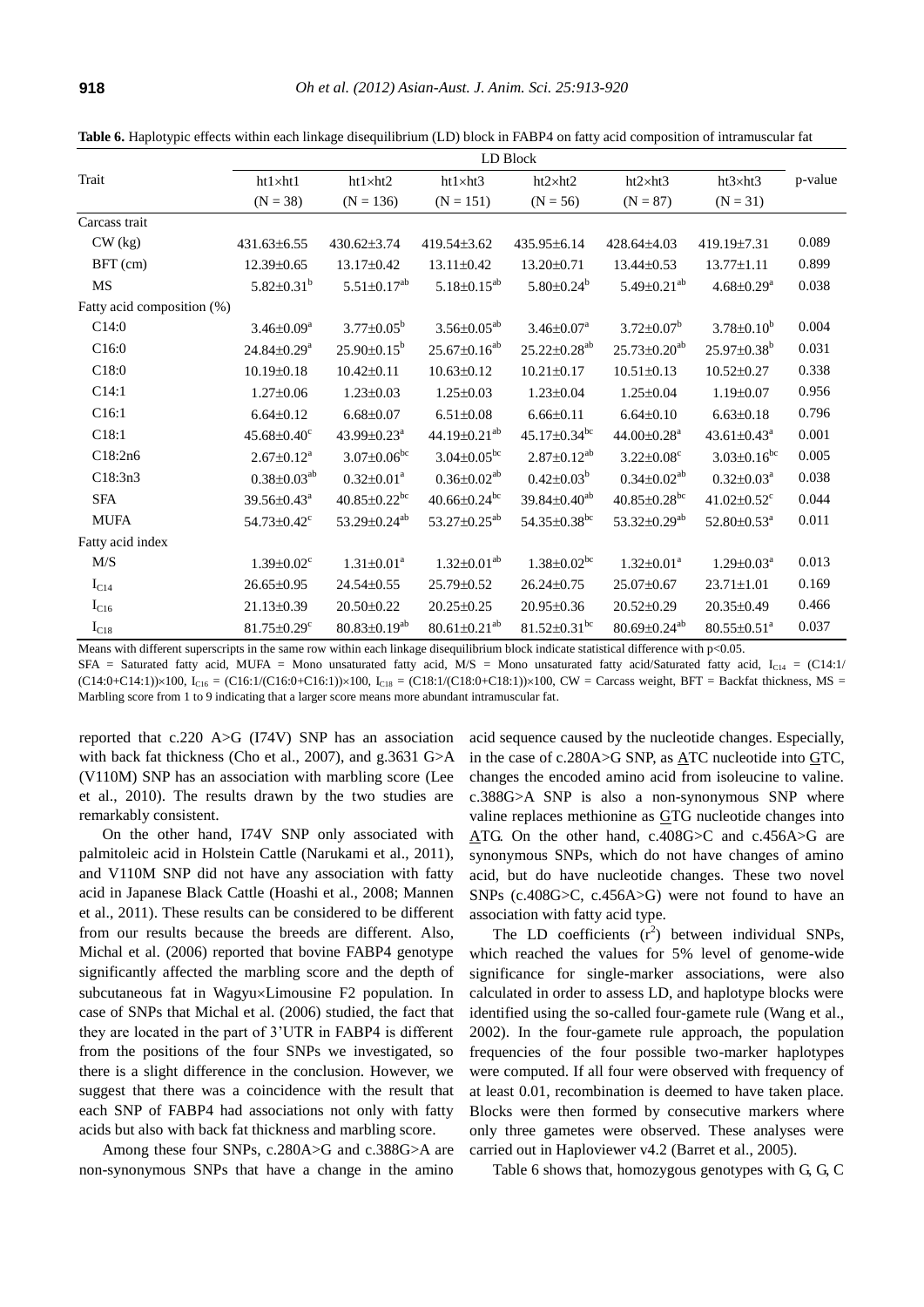and G allele at c.280A>G, c.388G>A, c.408G>C and c.456A>G had an increased proportion of oleic acid, the major content of monounsaturated fatty acids, and thus an increased proportion of monounsaturated fatty acids. Similarly, there was a decreased proportion of palmitic acid, the major content of saturated fatty acids, and thus decreased proportion of saturated fatty acids.

In regards to the relationship with carcass traits, the homozygous genotypes did not have any association with carcass weight and back fat thickness, but in marbling score, in the highest level of significance was in the ht $1\times$ ht1 group, which is the same as the result of fatty acid ( $p<0.05$ ) (Table 6). Especially, there was no single gene association for palmitic acid and myristic acid. However, based on the conclusions which showed significance in the result of haplotype, it can be seen that the effect of haplotype genes were better than the effect of single gene. Simultaneous use of multiple markers would accelerate genetic improvement by such haplotypic effects or by epistatic effects (Ryu et al., 2011).

Accordingly, it is expected that haplotype blocks of c.280A>G, c.388G>A, c.408G>C, and c.456A>G SNPs at exon 2, 3, and 4 are able to increase the contents of unsaturated fatty acids and marbling score associated with beef flavor, using significant relationships with the unsaturated fatty acids, and marbling score. Therefore, such genotypes as those of the ht $1\times$ ht1 groups, having a higher content of unsaturated fatty acids and intramuscular marbling scores associated with beef flavor, could make a positive contribution to the development of the Korean cattle industry.

## **ACKNOWLEDGEMENTS**

This research was supported by the Yeungnam University research grants in 2010.

#### **REFERENCES**

- Amri, E. G., G. Ailhaud and P. A. Grimaldi. 1994. Fatty acid as signal transducing molecules: involvement in the differentiation of preadipose to adipose cells. J. Lipid. Res. 35: 930-937.
- Barret, J. C., B. Fry, J. Maller and M. J. Daly. 2005. Haploview: anaylsis and visualization of LD and haplotype maps. Bioinformatics 21:263-265.
- Cameron, N. D. and M. B. Enser. 1991. Fatty acid composition of lipid in longissimus dorsi muscle of Duroc and British landrace pigs and its relationship with eating quality. Meat Sci. 29:295-307.
- Chmurzynska, A. 2006. The multigene family of fatty acid-binding proteins (FABPs): function, structure and polymorphism. J. Appl. Genet. 47:39-48.
- Cho, S., T. S. Park, D. H. Yoon, H. S. Cheong, S. Namgoong, B. L. Park, H. W. Lee, C. S. Han, E. M. Kim, Il-C. Cheng, H. Kim

and H. D. Shin. 2007. Identification of genetic polymorphism in FABP3 and FABP4 and putative association with bak fat thickness in Korean native cattle. BMB Report 41:29-34.

- Damcoot, C. M., S. P. Moffett, E. Feingold, M. M. Barmade, J. A. Marshall, R. F. Hamman and R. F. Ferrel. 2004. Genetic variation in fatty acid-binding protein-4 and peroxisome proliferator-activated receptor gamma interactively influence insulin sensitivity and body composition in male. Metab. Clin. Exp. 53:303-309.
- Dryden, F. D. and J. A. Marchello. 1970. Influence of total lipid and fatty acid composition upon the palatability of three bovine muscles. J. Anim. Sci. 31:36-41.
- Duplus, E., M. Glorian and C. Forest. 2000. Fatty acid regulation of gene transcription. J. Biol. Chem. 267:30749-30752.
- Folch, J., M. Lee and G. H. Sloane Stanley. 1957. A simple method for the isolation and purification of total lipids from animal tissue. J. Biol. Chem. 226:497-509.
- Hoashi, S., T. Hinenoya, A. Tanaka, H. Ohsaki, H. Sasazaki, M. Taniguchi, K. Oyama, M. Mukai and H. Mannen. 2008. Association between fatty acid compositions and genotypes of FABP4 and LXR-alpha in Japanese Black cattle. BMC Genet. 9:84.
- Jeremiah, I. E. 1996. The influence of subcutaneous fat thickness and marbling on beef. Food Res. Int. 29:513-520.
- Laborde, F. L., I. B. Mandell, J. J. Tosh, J. W. Wilton and J. G. Buchanan-Smith. 2001. Breed effects on growth performance, carcass characteristics, fatty acid composition, and palatability attributes in finishing steers. J. Anim. Sci. 79:355-365.
- Lee, S. H., J. H. J. Van der werf, S. H. Lee, E. W. Park, S. H. Oh, J. P. Gibson and J. M. Thompson. 2010. Genetic polymorphisms of the bovine fatty acid binding protein 4 gene are significantly associated with marbling and carcass weight in Hanwoo (Korean Cattle). Anim. Genet. 41:442-444.
- Mannen, H. 2011. Identification and utilization of genes associated with beef qualities. J. Anim. Sci. 82:1-7.
- Matsubara, K., Y. Inoue, K. Tahara and K. Nakagawa. 1998. Quality of and consumer preference for marketing beef. Animal Husbandry 34:10-15.
- Melton, S. L., M. Amiri, G. W. Davis and W. R. Backus. 1982. Flavor and chemical characteristics of ground beef from grass-, forage-, grain- and grain-finished steers. J. Anim. Sci. 55:77- 87.
- Michal, J. J., Z. W. Zhang, C. T. Gaskins and Z. Jiang. 2006. The bovine fatty acid binding protein 4 gene is significantly associated with marbling and subcutaneous fat depth in Wagyu Limousin F2 crosses. Anim. Genet. 37:400-402.
- Mozaffarian, D., A. Ascherio, F. B. Hu, M. J. Stampfer and W. C. Willett. 2005. Interplay between different polyunsaturated fatty acids and risk of coronary heart disease in man. Circulation 111:257-164.
- Narukami, T., S. Sasazaki, K. Oyama, T. Nogi, M. Taniguchi and H. Mannen. 2011. Effect of DNA polymorphism related to fatty acid composition in adipose tissue of Holstein cattle. J. Anim. Sci. 82:406-411.
- O'Keefe, P. W., G. H. Wellington, L. R. Mattick and J. R. Stouffer. 1968. Composition of bovine muscle lipids at various carcass locations. J. Food Sci. 33:188-192.
- Pannier, L., A. M. Mullen, R. M. Hanill, P. C. Stapleton and T. Sweeney. 2010. Association analysis of single nucleotide